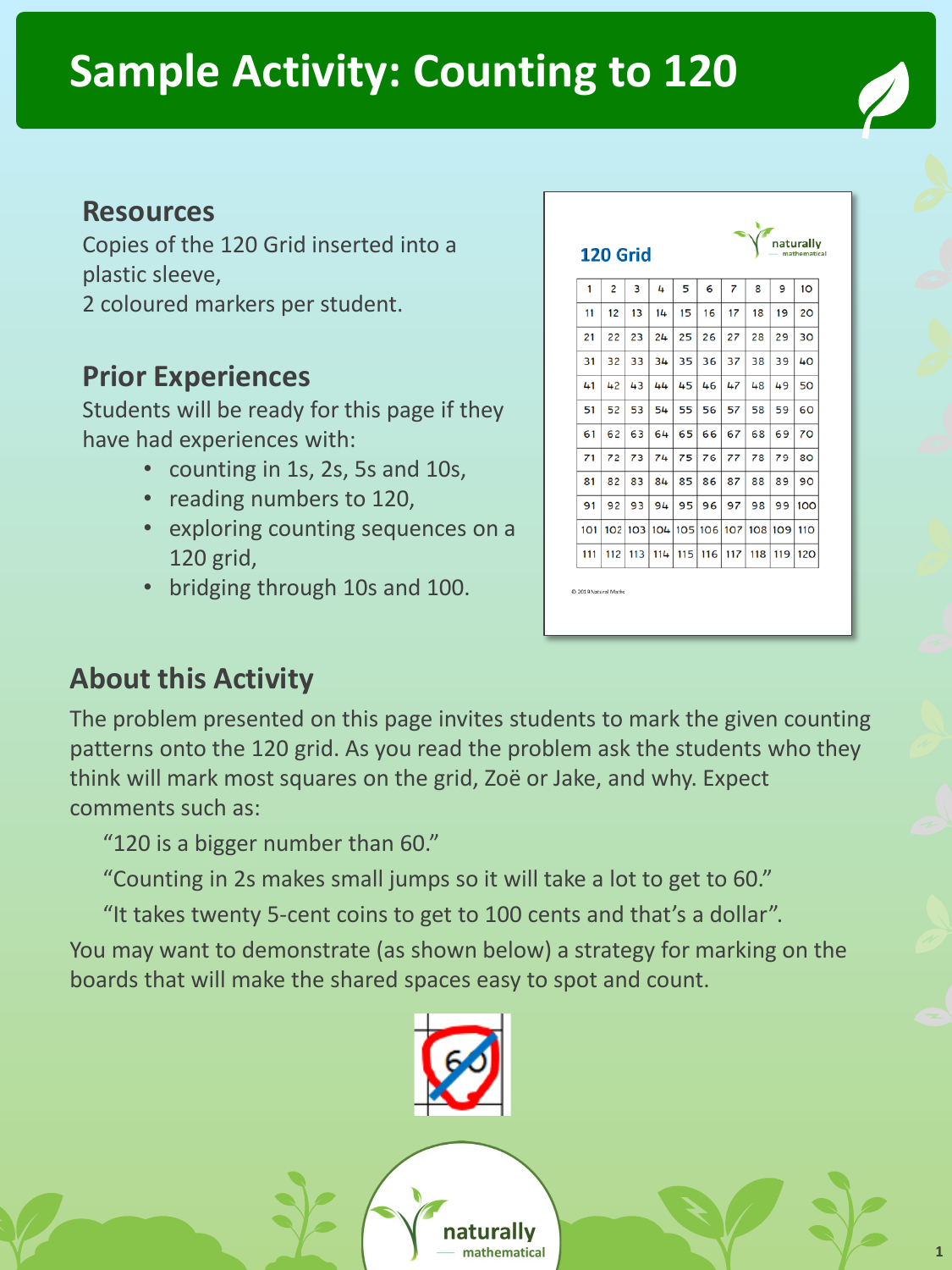#### **Sample Activity: Counting to 120**

#### **Observer's Guide**

As the students work on the page encourage them to recite the counting pattern as they mark the squares. Some students might spontaneously notice that all the shared spaces are friendly numbers, if they do not notice, ask them to look at the numbers in both sequences and ask if they can see any patterns in the numbers that Lu and Jan both land on and why that happens every time.



#### **Differentiation**

If necessary, change the starting numbers for Zoë and Jake to make the problem accessible.

In addition to the questions given you can make up others like those shown below or even better challenge the students to make up their own sequences and questions.

"If Zoë counted in 10s to 120 and Jake counted in 5s to 75, who would cover most squares? Which numbers would they both land on?" "If Zoë counted on from 35 in 5s to 105 and Jake counted on in 2s from 80 to 120 who would cover most squares? Which numbers would they both land on?"

As you interact with and observe the students, you will be able to note the following indicators:

| 1. Counts forwards and backwards to 120 from any starting number |  |  |  |  |  |  |
|------------------------------------------------------------------|--|--|--|--|--|--|
| 1.2. counts in 2s                                                |  |  |  |  |  |  |
| 1.3. counts in 5s                                                |  |  |  |  |  |  |
| 1.4. counts in 10s                                               |  |  |  |  |  |  |
| 5. Describes and creates number patterns                         |  |  |  |  |  |  |
| 5.3. creates, continues and describes patterns                   |  |  |  |  |  |  |
|                                                                  |  |  |  |  |  |  |

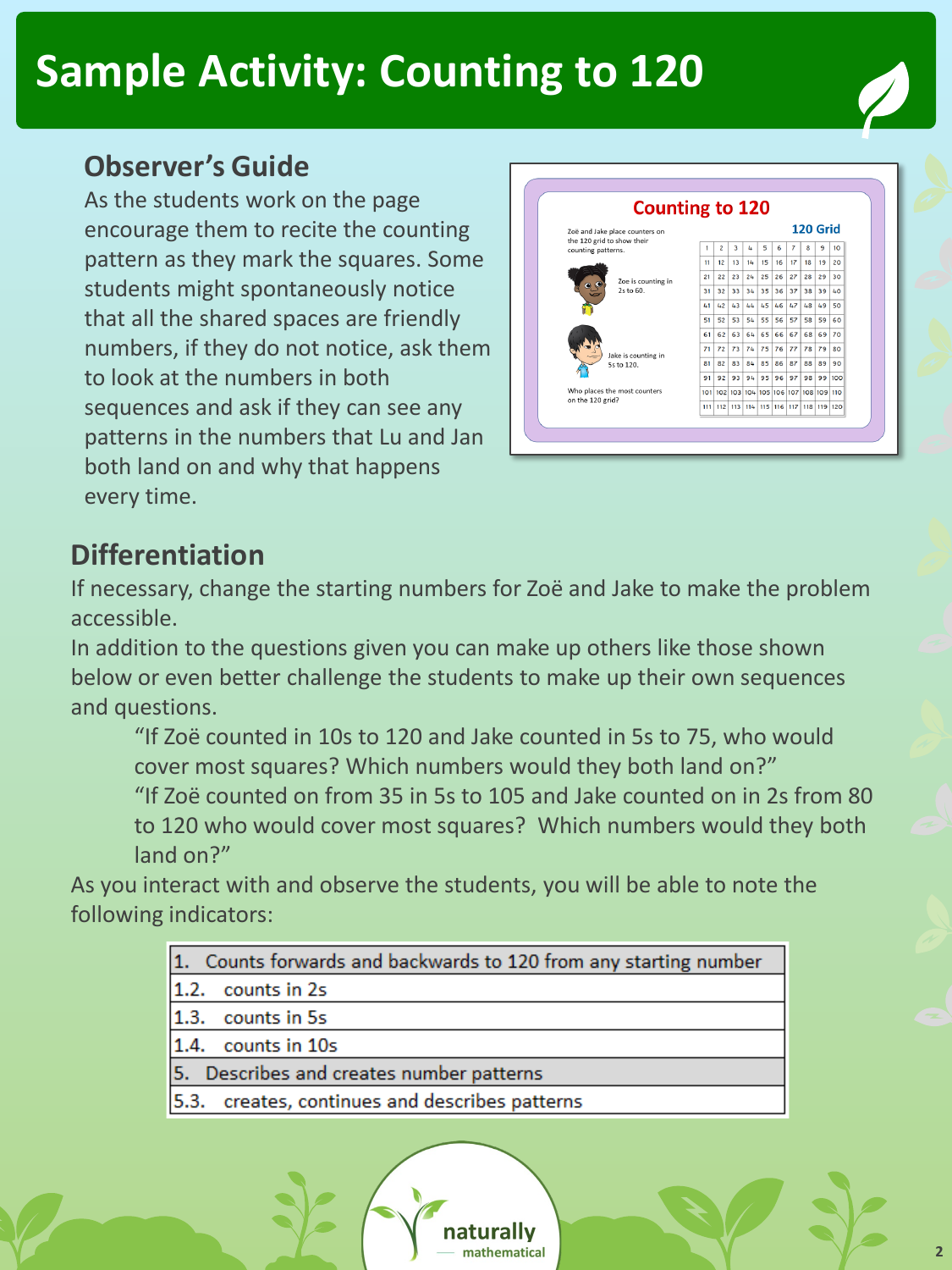# Counting to 120

the 120 grid to show their counting patterns. Zoë and Jake place counters on counting patterns. the 120 grid to show their Zoë and Jake place counters on



Zoe is counting in 2s to 60. Zoe is counting in



Jake is counting in Jake is counting in

on the 120 grid? Who places the most counters on the 120 grid? Who places the most counters

5s to 120.

 $\overrightarrow{O}$ E  $\overline{6}$  $\frac{8}{1}$  $\overline{\mathbf{z}}$  $\overline{\mathbf{c}}$ <u>ण</u> E  $\overline{3}$  $\overline{2}$ E →  $\frac{11}{2}$ 102 103 104 105 106 107 108 109  $\overline{6}$  $\overline{2}$  $82$  $142$  $\frac{3}{2}$  $\frac{8}{2}$ 25 22  $\vec{z}$ 2  $\frac{1}{2}$ 83  $\mathfrak{I}$ e3  $\ddot{1}$ ξ ဥ္သ ပ္ပ 23  $\vec{\omega}$ ω  $11<sub>+</sub>$ 44 76  $1/8$  $\overline{17}$ 419 -54 45 47  $\frac{1}{4}$ t  $\frac{1}{5}$ о<br>С  $\overline{1}$ ς<br>Ο  $\frac{8}{5}$  $\mathbf{S}$ δg Sp SS  $\vec{a}$ ŪΠ,  $\frac{1}{2}$ 96 99  $\overline{6}$ ဖွ 98  $\overline{5}$ no 97  $\vec{0}$ Ō 211  $\frac{6}{5}$  $\frac{8}{2}$  $\overline{2}$  $29$ 57  $\frac{1}{4}$  $\frac{2}{3}$ 22  $\vec{v}$ Ñ  $\frac{1}{3}$  $\frac{8}{8}$ ဖွ 88  $\overline{8}$  $\frac{8}{8}$  $4.8$ 82 58  $\vec{8}$  $\infty$  $\frac{11}{6}$  $\mathsf{f}$ <u>ဖ</u>  $\frac{6}{6}$  $\tilde{6}$  $\overline{6}$  $\frac{5}{6}$ 53  $\frac{8}{6}$  $\vec{6}$ G  $\overline{120}$  $\frac{1}{10}$  $rac{1}{2}$ o<br>O **DO** Ōф 8O 8O  $\overline{\delta}$ δg SO  $\vec{o}$ 

## **120 Grid**